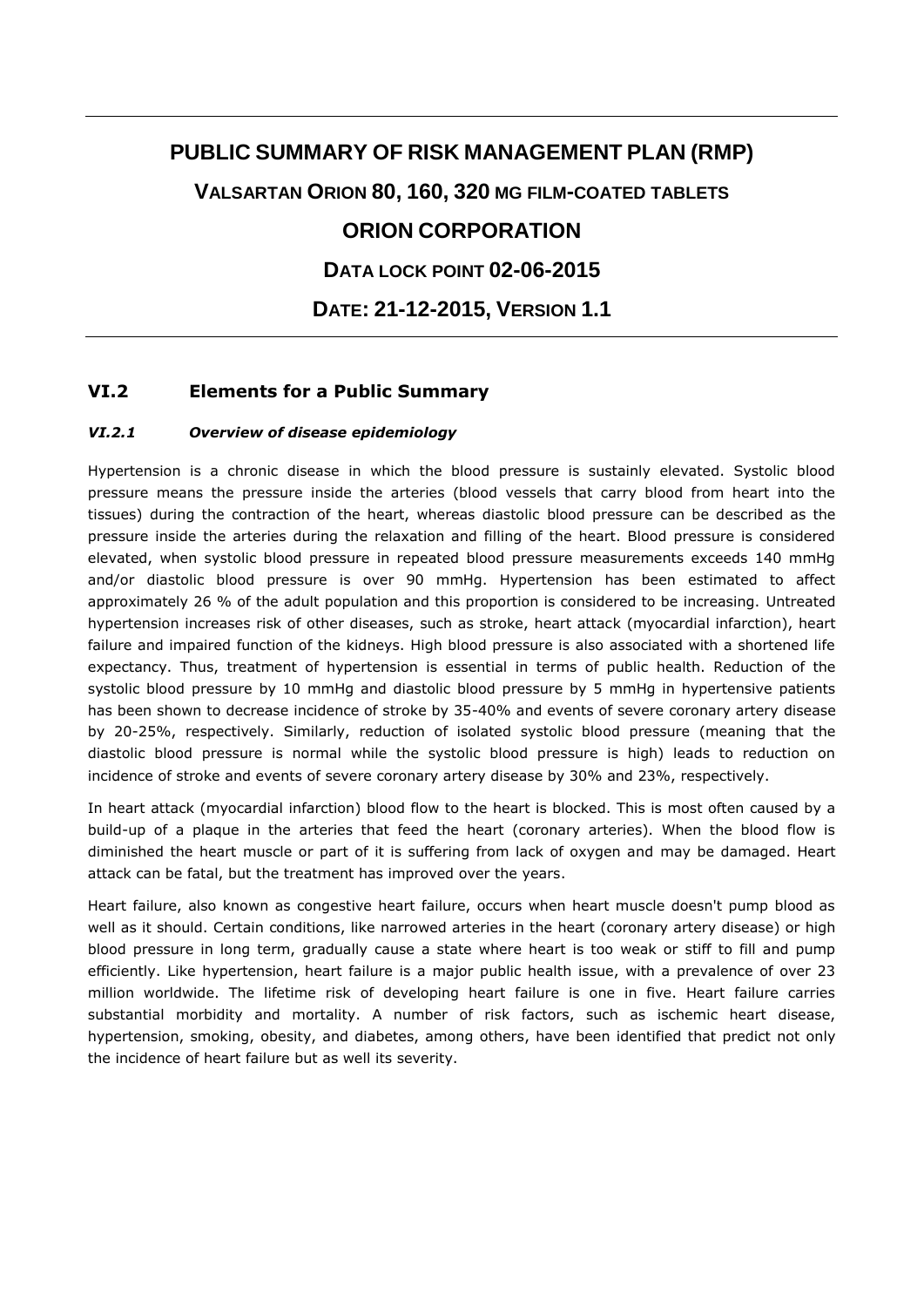## *VI.2.2 Summary of treatment benefits*

Valsartan Orion is used for:

- *High blood pressure in adults and in children and adolescents 6 to18 years of age*. In most patients, the antihypertensive activity occurs within 2 hours after administration of a single oral dose. The antihypertensive effect persists over 24 hours after dosing and is substantially present within 2 weeks during repeated dosing. Maximal effects of valsartan are attained within 4 weeks.
- *Recent (12 hours – 10 days) heart attack (myocardial infarction).* VALIANT (The VAlsartan In Acute myocardial iNfarcTion trial) was a study of 14,703 patients with acute myocardial infarction and signs, symptoms or radiological evidence of congestive heart failure and/or evidence of left ventricular systolic dysfunction. Valsartan, captopril, or the combination of both were used to study the mortality in different patient gropus. The study showed that valsartan was as effective as captopril in reducing all-cause mortality (time to death) after myocardial infarction. Allcause mortality was similar in the valsartan (19.9%), captopril (19.5%), and valsartan+captopril (19.3%) groups. Valsartan was also effective in prolonging the time to and reducing cardiovascular mortality, hospitalisation for heart failure, and recurrent myocardial infarction, resuscitated cardiac arrest, and non-fatal stroke.
- *Symptomatic heart failure in adult patients.* Val-HeFT was a clinical trial of valsartan compared with placebo on morbidity and mortality in 5,010 heart failure patients. In the overall Val-HeFT population, valsartan treated patients showed significant improvement in heart failure signs and symptoms, including distress in breathing (dyspnea), fatigue, the presence of excessive amount of fluid in/around cells, tissues or serous cavities of the body (oedema) and rales compared to placebo. Patients treated with valsartan had also a better quality of life.

## *VI.2.3 Unknowns relating to treatment benefits*

Two clinical studies have been conducted in patients aged 1 to 6 years with 90 and 75 patients, respectively. Children below the age of 1 year were not enrolled in these studies. In the first study, the efficacy of valsartan was confirmed compared to placebo but a dose-response could not be demonstrated. In the second study, higher doses of valsartan were associated with greater blood pressure reductions, but the dose response trend did not achieve statistical significance and the treatment difference compared to placebo was not significant. Because of these inconsistencies, valsartan is not recommended in this age group.

#### *VI.2.4 Summary of safety concerns*

#### **Important identified risks**

| <b>Risk</b>        | What is known                                                                                                                                                                                                                                                                  | <b>Preventability</b>                                                                                                                                                                                                                                                                                                                                     |
|--------------------|--------------------------------------------------------------------------------------------------------------------------------------------------------------------------------------------------------------------------------------------------------------------------------|-----------------------------------------------------------------------------------------------------------------------------------------------------------------------------------------------------------------------------------------------------------------------------------------------------------------------------------------------------------|
| Low blood pressure | Low blood pressure is a known<br>adverse effect of this therapy.<br>Symptoms of low blood pressure<br>include e.g. dizziness, weakness<br>and fainting. Especially, patients<br>who have impaired function of<br>the heart, have had diarrhoea or<br>have been vomiting are at | Valsartan Orion therapy is<br>started under medical<br>supervision. Whenever the dose<br>is adjusted, the patients should<br>be followed closely. In case of<br>too low blood pressure, the dose<br>of Valsartan Orion may be<br>reduced or the treatment<br>discontinued. Patients with low<br>blood sodium- and/or volume<br>should be corrected before |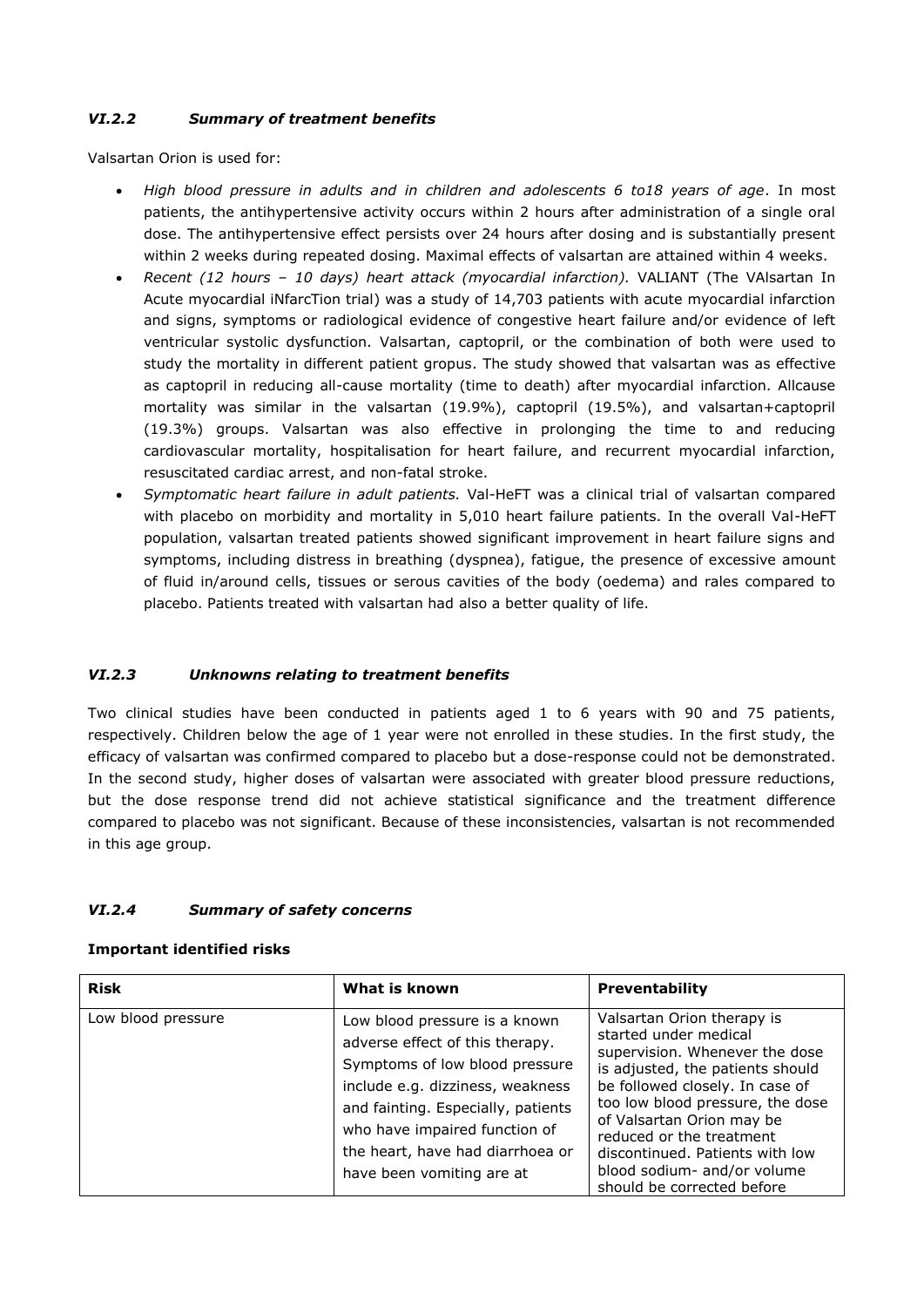| Risk                       | What is known                              | Preventability                                                                                                                                                                                  |
|----------------------------|--------------------------------------------|-------------------------------------------------------------------------------------------------------------------------------------------------------------------------------------------------|
|                            | increased risk for this adverse<br>effect. | starting treatment with Valsartan<br>Orion. Patients with diabetes or<br>impaired kidney function should<br>not take concomitantly blood<br>pressure lowering medicine<br>containing aliskiren. |
| Increased concentration of | Electrolytes such as potassium             | Concomitant use with potassium                                                                                                                                                                  |
| potassium in the blood     | play a vital role in maintaining           | supplements, potassium-sparing                                                                                                                                                                  |
| (hyperkalemia)             | body homeostasis. Valsartan may            | diuretics, salt substitutes                                                                                                                                                                     |
|                            | increase potassium                         | containing potassium, or other                                                                                                                                                                  |
|                            | concentration in serum. Patients           | agents that may increase                                                                                                                                                                        |
|                            | with impaired function of the              | potassium levels is not                                                                                                                                                                         |
|                            | heart or kidneys are at higher             | recommended. Monitoring of                                                                                                                                                                      |
|                            | risk for hyperkalemia.                     | potassium should be undertaken                                                                                                                                                                  |
|                            |                                            | as appropriate.                                                                                                                                                                                 |
|                            |                                            | Patients with diabetes or                                                                                                                                                                       |
|                            |                                            | impaired kidney function should                                                                                                                                                                 |
|                            |                                            | not take concomitantly blood                                                                                                                                                                    |
|                            |                                            | pressure lowering medicine                                                                                                                                                                      |
|                            |                                            | containing aliskiren.                                                                                                                                                                           |

## **Important potential risks**

| <b>Risk</b>                                                                                                                      | What is known (Including reason why it is considered a<br>potential risk)                                                                                                                                                                                                                                                                                                                                                                                                                                                                                                   |
|----------------------------------------------------------------------------------------------------------------------------------|-----------------------------------------------------------------------------------------------------------------------------------------------------------------------------------------------------------------------------------------------------------------------------------------------------------------------------------------------------------------------------------------------------------------------------------------------------------------------------------------------------------------------------------------------------------------------------|
| Elevation of liver function values                                                                                               | The use of Valsartan Orion may cause elevation of liver function<br>values. The effect of valsartan increases when used in patients with<br>mild to moderately impaired function of the liver. Valsartan Orion<br>should not be used in patients with severely impaired function of the<br>liver and in patients with certain conditions affecting the liver.                                                                                                                                                                                                               |
| Renal impairment                                                                                                                 | Valsartan Orion should be used with caution in patients with severely<br>impaired function of the kidney, in patients undergoing dialysis, in<br>patients suffering narrowing of the kidney artery and/or in patients<br>who have recently undergone kidney transplantation.                                                                                                                                                                                                                                                                                                |
| Allergic reactions including<br>swelling of the tongue and face<br>(Hypersensitivity including<br>angioedema and serum sickness) | Allergic conditions have been reported to occur with the use of<br>valsartan. Angioedema, a condition including swelling of the larynx<br>and glottis, causing airway obstruction and/or swelling of the face,<br>lips, pharynx, and/or tongue has been reported in patients treated<br>with valsartan; some of these patients previously experienced<br>angioedema with other drugs including ACE inhibitors. Also signs of a<br>type of delayed allergic reaction (serum sickness), like muscle pain,<br>flu-like symptoms and rash, may occur with the use of valsartan. |
| Medication error including<br>overdose                                                                                           | A Summary of Product Characteristics (SmPC) of valsartan tablets<br>has been prepared as a guidance to physicians to help them with<br>correct use. Similarly a Patient Information Leaflet is available in<br>layman's language to educate the patients regarding correct use of<br>the product. However, as with any medicine, medication error<br>including overdose due to incorrect use can happen.                                                                                                                                                                    |